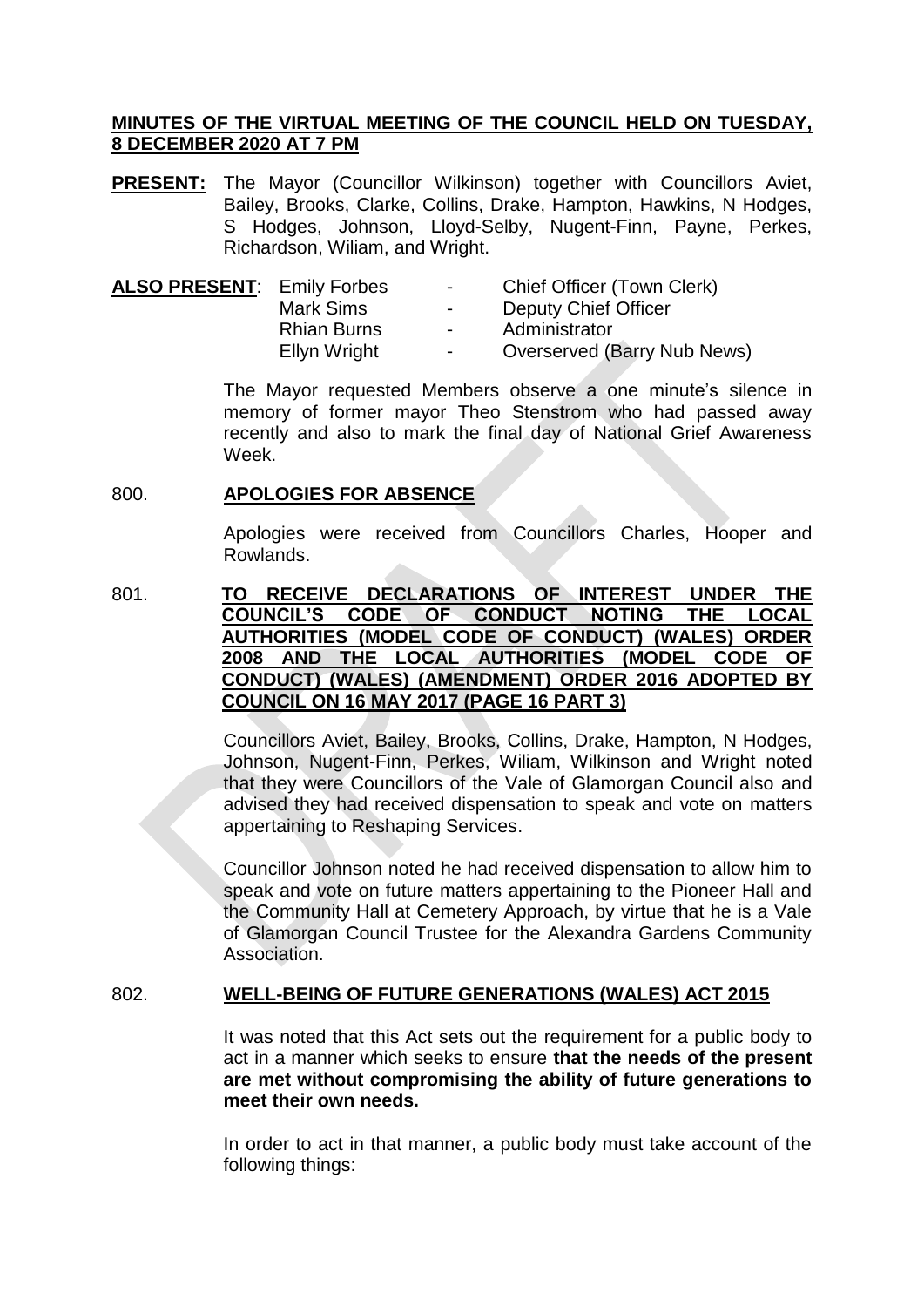- (a) the importance of balancing short term needs with the need to safeguard the ability to meet long term needs, especially where things done to meet short term needs may have detrimental long term effect;
- (b) the need to take an integrated approach, by considering how—

(i) the body's well-being objectives may impact upon each of the wellbeing goals;

(ii) the body's well-being objectives impact upon each other or upon other public bodies' objectives, in particular where steps taken by the body may contribute to meeting one objective but may be detrimental to meeting another;

(c) the importance of involving other persons with an interest in achieving the well-being goals and of ensuring those persons reflect the diversity of the population of the part of Wales in relation to which the body exercises functions;

(d) how acting in collaboration with any other person (or how different parts of the body acting together) could assist the body to meet its wellbeing objectives, or assist another body to meet its objectives;

(e) how deploying resources to prevent problems occurring or getting worse may contribute to meeting the body's well-being objectives, or another body's objectives.

**RESOLVED: That the Well-being of Future Generations (Wales) Act 2015 be noted.**

# 803. **TO APPROVE AND SIGN THE MINUTES OF THE ANNUAL MEETING OF COUNCIL HELD ON 28 SEPTEMBER 2020**

**RESOLVED: That the minutes of the Annual Meeting of Council held on 28 September 2020 are approved and signed as a correct record.**

# 804. **TO RECEIVE COMMUNICATIONS FROM THE MAYOR**

The Mayor noted that 2020 had been a very unusual year. She advised members that she had recently officially opened a new section at the Goodsheds and had also recorded a Christmas message with Bro Radio being played on the Christmas Radio Station and speakers throughout the town. She noted that she had attended a small wreath laying event for Remembrance Day.

## **RESOLVED that communications from the Mayor be received and noted.**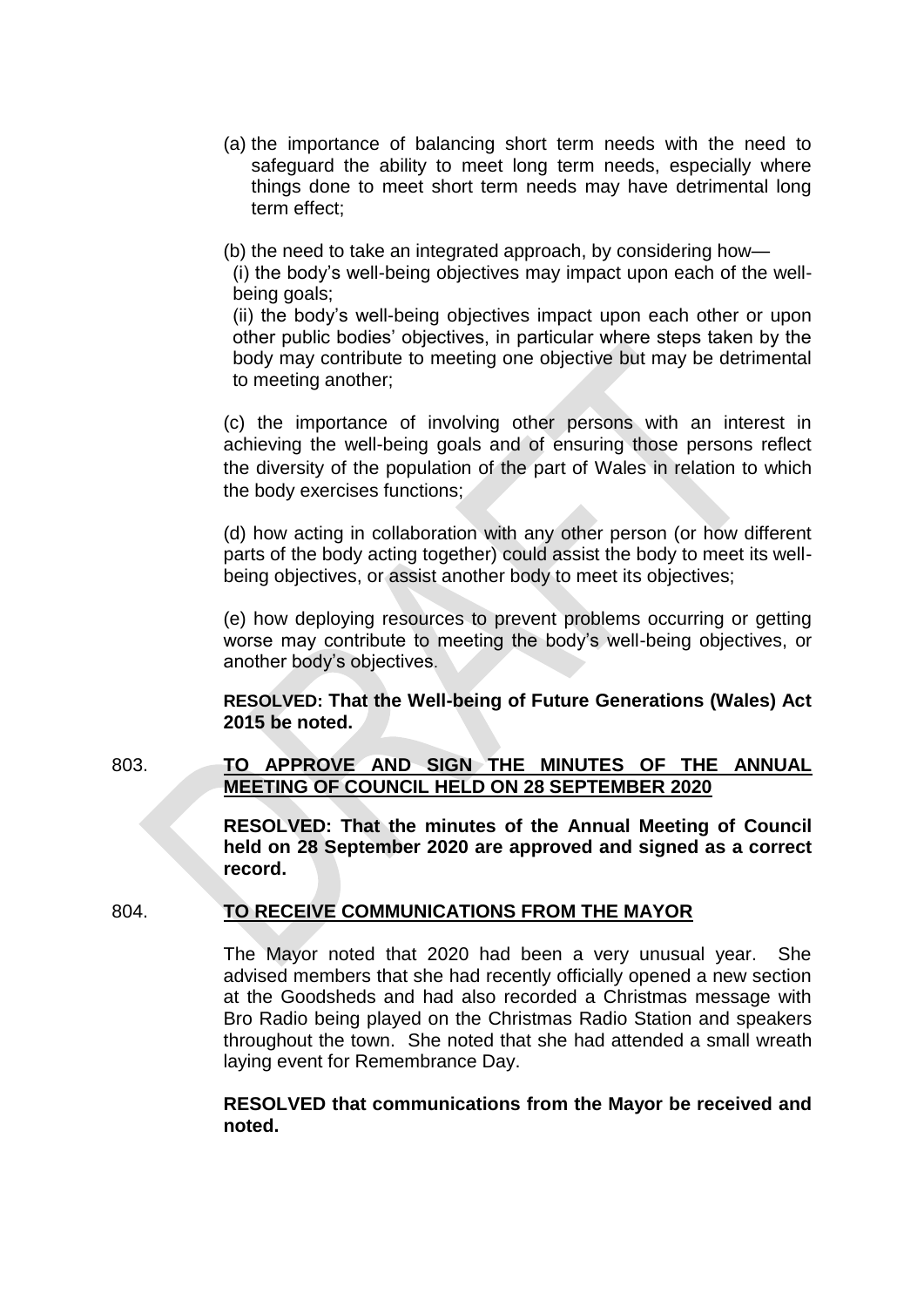# 805. **TO CONSIDER QUESTIONS FROM COUNCILLORS (STANDING ORDER 3 (E) REFERS)**

None were received.

## 806. **TO CONSIDER QUESTIONS/COMMENTS FROM MEMBERS OF THE PUBLIC (STANDING ORDER 3 (F) REFERS)**

Members received a request from the Barry Museum, regarding the metal silent soldiers that were purchased to celebrate the 100<sup>th</sup> anniversary for WW1; Members were asked to consider whether one of these could be displayed in the museum.

Members agreed that the Silent Soldier that was previously located outside the former Town Council office could be temporarily loaned to the Barry Museum as long as they had suitable premises to display it.

**RESOLVED: That one of the two Silent Soldiers purchased by Barry Town Council be temporarily loaned to the Barry Museum on condition that it be returned should the Barry Museum no longer have suitable premises.**

# 807. **TO CONSIDER MOTIONS SUBMITTED BY COUNCILLORS**

None were received.

808. **TO RECEIVE AND NOTE THE MINUTES OF THE PLANNING COMMITTEE'S MEETING HELD ON 30 SEPTEMBER 2020 AND TO GIVE CONSIDERATION TO ANY RECOMMENDATIONS CONTAINED THEREIN** 

> **RESOLVED that the minutes of the Planning Committee meeting held on 30September 2020 be received and noted.**

809. **TO RECEIVE AND NOTE THE MINUTES OF THE PERSONNEL COMMITTEE MEETING HELD ON 12 OCTOBER 2020 AND TO GIVE CONSIDERATION TO ANY RECOMMENDATIONS CONTAINED THEREIN**

> **RESOLVED that the minutes of the Personnel Committee meetings held on 12 October 2020 be received and noted.**

810. **TO RECEIVE AND NOTE THE MINUTES OF THE SUSTAINABLE BARRY WORKING GROUP MEETINGS HELD ON 19 OCTOBER, 16 NOVEMBER AND 1 DECEMBER 2020 AND TO GIVE CONSIDERATION TO ANY RECOMMENDATIONS CONTAINED THEREIN**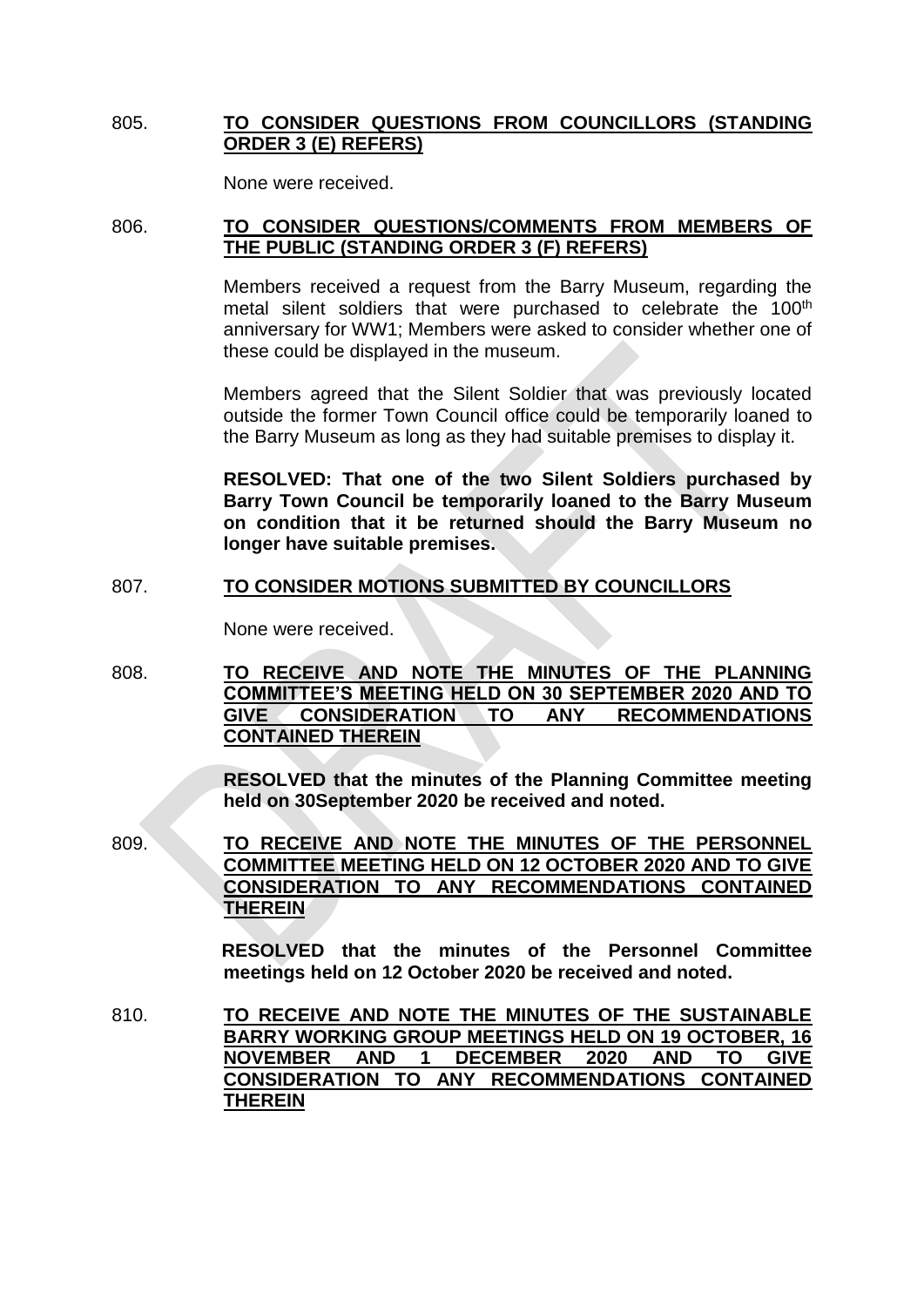**RESOLVED that the minutes of the Sustainable Barry Working Group meetings held on 19 October, 16 November and 1 December 2020 be received and noted.**

811. **TO RECEIVE AND NOTE THE MINUTES OF THE HALLS, CEMETERIES AND COMMUNITY FACILITIES COMMITTEE MEETING HELD ON 19 OCTOBER 2020 AND TO GIVE CONSIDERATION TO ANY RECOMMENDATIONS CONTAINED THEREIN**

> **RESOLVED that the minutes of the Halls, Cemeteries and Community Facilities Committee's meeting held on 19 October 2020 be received, noting that an Extraordinary meeting of the Halls, Cemeteries and Community Facilities Committee would be held on Monday 14 December 2020 to consider a single item.**

812. **TO RECEIVE AND NOTE THE MINUTES OF THE SHOP LOCAL BARRY ADVISORY GROUP MEETING HELD ON 22 OCTOBER 2020 AND TO GIVE CONSIDERATION TO ANY RECOMMENDATIONS CONTAINED THEREIN**

> **RESOLVED that the minutes of the Shop Local Barry Advisory Group meeting held on 22 October 2020 be received and noted.**

813. **TO RECEIVE AND NOTE THE FINANCE, POLICY AND GENERAL PURPOSES COMMITTEE MEETING HELD ON 16 NOVEMBER 2020 AND TO GIVE CONSIDERATION TO ANY RECOMMENDATIONS CONTAINED THEREIN**

> **RESOLVED that the minutes of the Finance, Policy and General Purposes Committee meeting held on 16 November 2020 be received, noting that the recommendations therein will be discussed in full at Item 17.**

### 814. **SCHEDULE OF PAYMENTS OF ACCOUNTS FOR DECEMBER 2020**

Members received the schedule of payments for December 2020 consisting of BACS payments and direct debits in the amount of £14,641.00.

### **RESOLVED:**

- **1. That the information relating to salary payments for October and November 2020 inclusive, which has been certified and authorised by the appropriate officers in accordance with the requirements of Standing Order19(c), be received and noted;**
- **2. That the schedule of payments for December 2020 consisting of BACS payments and direct debits in the amount of**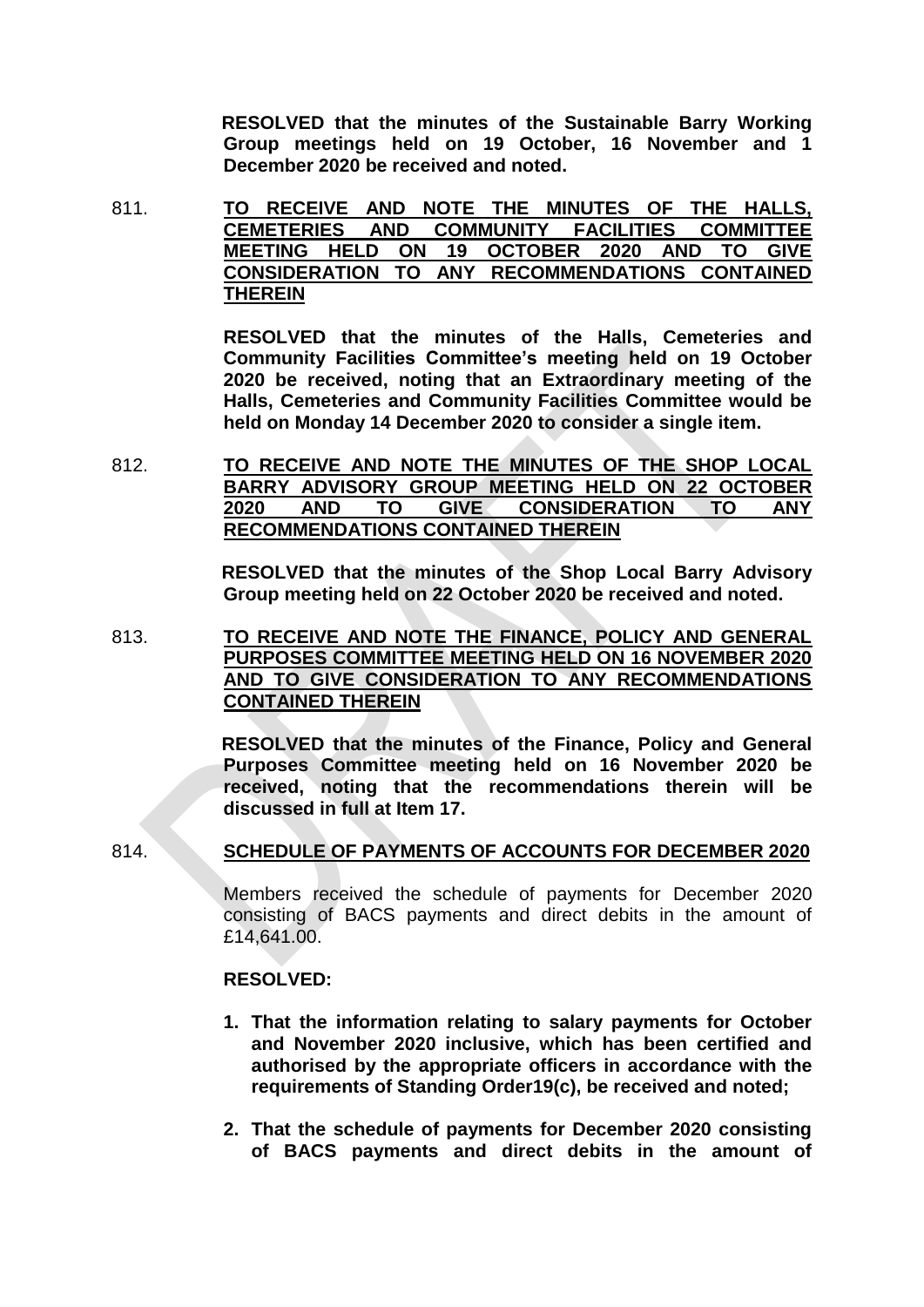**£14,641.00, be approved, subject to the relevant papers being in order.**

#### 815. **BUDGET MONITORING REPORT AS AT 30 NOVEMBER 2020**

Members received the Council's income and expenditure in the 2020/21 financial year as at the end of November 2020.

**RESOLVED that the budget monitoring report for November 2020, indicating actual income and expenditure up to the end of month eight in the 2020/21 financial year, be received, noting the projected overspend of £46,464 for 2020/21 that will result in a net amount of £190,580 being transferred from reserves.**

816. **DRAFT BUDGET 2021/22 (INCORPORATING FIVE YEAR FINANCIAL FORECAST)**

> The Chief Officer noted that the draft budget had been prepared incorporating a five year financial forecast in order to provide a framework for discussion and inform decision making by Members. The forecast had been prepared by officers and was subject to change; it was not for resolution at the meeting tonight but to inform debate.

> The Draft Budget decided on tonight would be publically consulted on with a closing date of 31 January 2021 prior to the Council's final budget setting in February 2021.

> Councillor Brooks noted that the budget for 2021/22 had been difficult to set and thanked officers for their work on this. She noted that she felt the Covid-19 Recovery Fund had been very successful and that a large number of small businesses had benefitted from the grants. She added that she felt this had helped to raise the profile of Barry Town Council as a separate entity from the Vale of Glamorgan Council and highlighted that this Council would support the local community.

> Councillor Brooks proposed the following amendments to the draft budget presented –

> Reduce Corporate/Staff Training by £3,500 Reduce Corporate/Corporate Events by £1,000 Reduce Corporate/Corporate Advertising by £3,250 Reduce Corporate/Councillors Allowances by £1,300 Reduce Special Projects/Dementia Friendly Projects by £3,000 Reduce Civic/Mayors Donations by £250 Increase budgeted income for Pioneer Hall from £5,000 (1 quarter) to be £10,000 (2 quarters) Increase budgeted income for Cemetery Approach Community Centre from  $£1,000$  (1 quarter) to be  $£2,000$  (2 quarters)

> These amendments would result in a revised draft budget for public consultation that provisionally sets a precept requirement of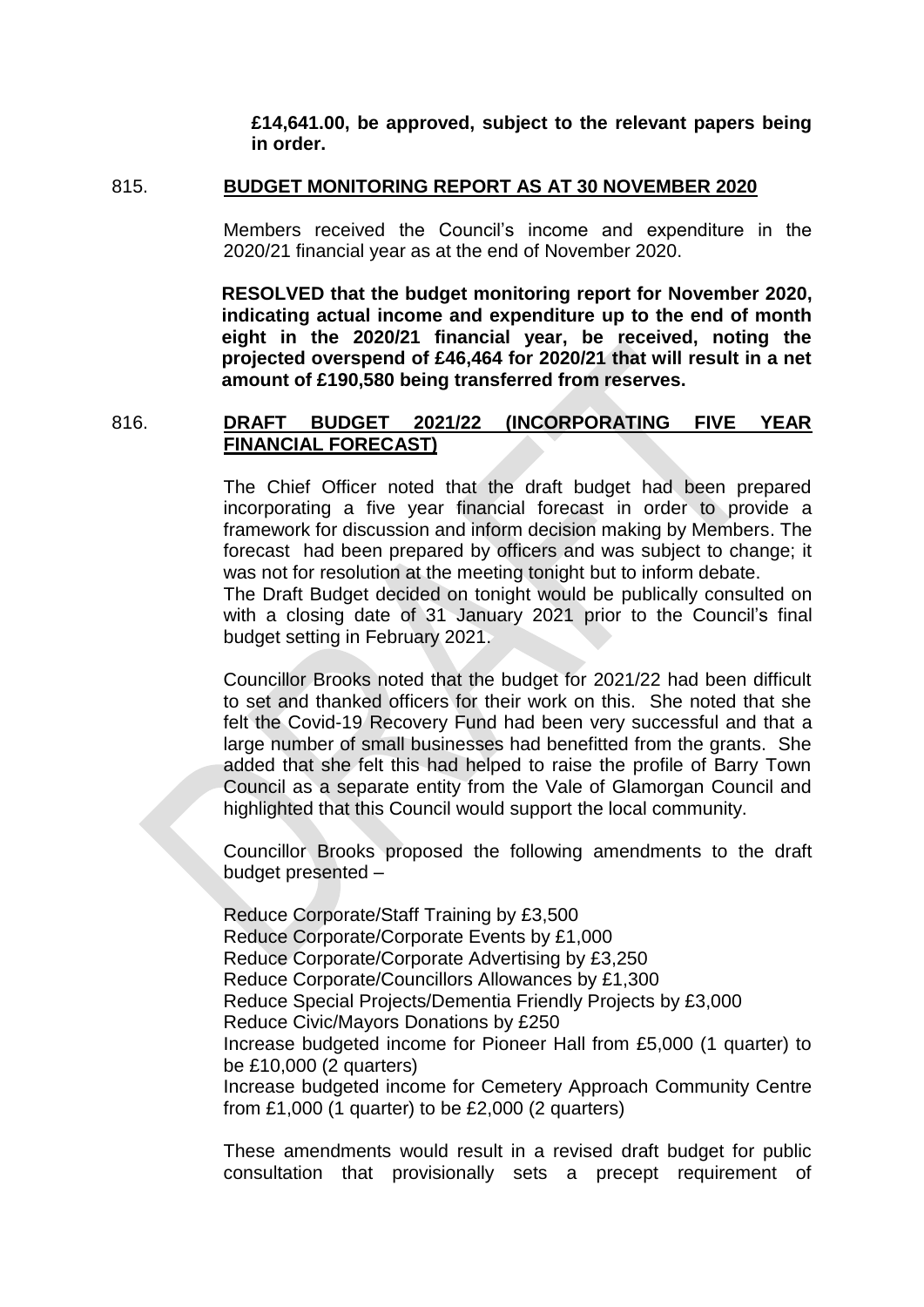£1,235,686 for 2021/22 being a cost to a Band D tax payer of £59.79 per year an increase of 2.3% compared to 2020/21.

Members supported the proposed amendments put forward by Councillor Brooks.

Councillor Nugent-Finn queried the timescales and method of public consultation. The Deputy Chief Officer advise that the consultation end date of 31 January 2021 would allow approximately six weeks which was in line with past budget consultation. He further advised that the consultation would take place via social media, the Barry Town Council website and through local press.

A vote took place on the proposed amended draft budget for public consultation, the result was unanimously in favour.

### **RESOLVED:**

- **1. That the amendments proposed by Councillor Brooks be made to the Draft Budget 2021/22.**
- **2. That the Draft Budget for public consultation that provisionally sets a precept requirement of £1,235,686 for 2021/22 being a cost to a Band D tax payer of £59.79 per year an increase of 2.3% compared to 2020/21 be approved.**

## 817. **DATE OF NEXT MEETING**

**RESOLVED that the next meeting of Full Council is scheduled to be held on Monday 22 February 2021 at 7.00pm.**

### 818. **EXCLUSION OF THE PRESS & PUBLIC**

**RESOLVED that in accordance with section 1 (2) of the Public Bodies (Admission to Meetings) Act 1960, in view of the confidential nature of the business about to be transacted, it is advisable in the public interest that the press and public are excluded from the remainder of the meeting.**

**The press left the meeting.**

819. **TO NOTE THE GREEN RECOVERY CIRCULAR ECONOMY FUND 2020-21 APPLICATION FOR FUNDING THAT HAS BEEN SUBMITTED IN CONSULTATION WITH GROUP LEADERS (DEADLINE WAS 1 DECEMBER 2020)**

> The Leader of the Council expressed her thanks to the Chief Officer for preparing this funding application within an extremely tight deadline. Councillor S Hodges echoed this and added that she hoped this would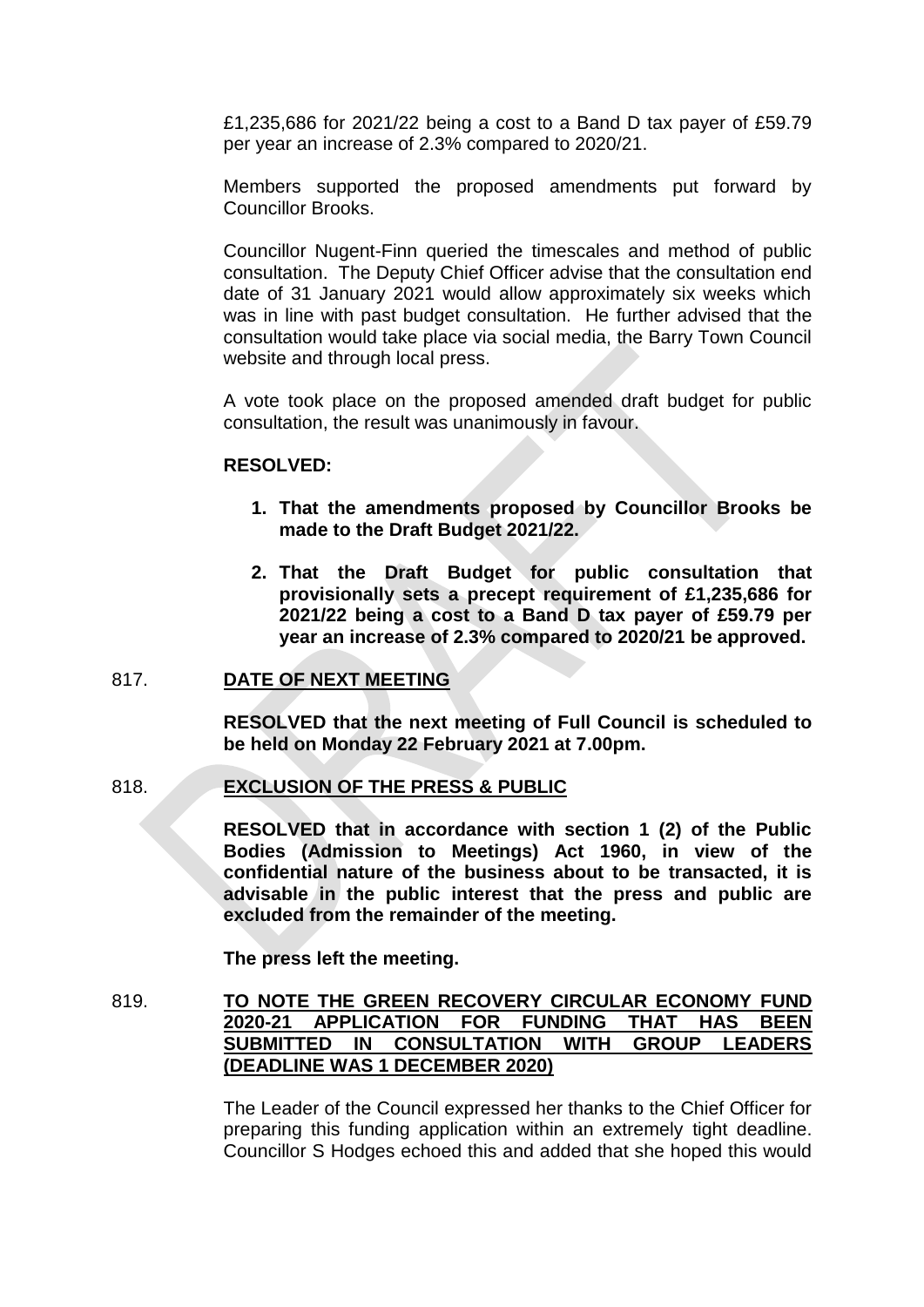be a successful future project where the Council could work in partnership with other organisations.

**RESOLVED: That the Green Recovery Circular Economy Fund 2020-21 Application for funding be received and noted.**

## 820. **TO RECEIVE THE MINUTES OF THE INNOVATION WORKING PARTY HELD ON 23 NOVEMBER 2020 AND CONSIDER RECOMMENDATIONS THEREIN**

Councillor Brooks advised that a meeting of the Innovation Working Party had been held prior to the meeting of Full Council and that a discussion regarding the Naming Policy had been held. In order to expedite the adoption of the Commemoration and Recognition Policy she proposed that the draft policy be circulated to all members on Thursday 10 December with any comments or amendments to be received by Friday 18 December. She advised that the aim going forward would be for any requests to be put to a Commemoration and Recognition Advisory Committee, made up with the same political balance as all other 7 seat committees and asked that Group Leaders put forward their Councillor nominations in due course.

## **RESOLVED:**

- **1. That the minutes of the Innovation Working Party meeting held on 23 November 2020 be received and noted.**
- **2. That the Draft Commemoration and Recognition Policy is circulated to all Members on Thursday 10 December 2020.**
- **3. That Members respond with any comments to the Chief Officer by Friday 18 December 2020.**
- **4. That the Commemoration and Recognition Policy and any amendments be agreed and adopted through the Urgent Action process with Group Leaders.**
- **5. That the Commemoration and Recognition Advisory Committee be created with nominations from Group Leaders with its first meeting to be held in early 2021.**

### 821**. PUBLIC SERVICES OMBUDSMAN FOR WALES UPDATE**

The Chief Officer advised Members of an update from the Public Services Ombudsman for Wales.

### **RESOLVED That the update be received and noted.**